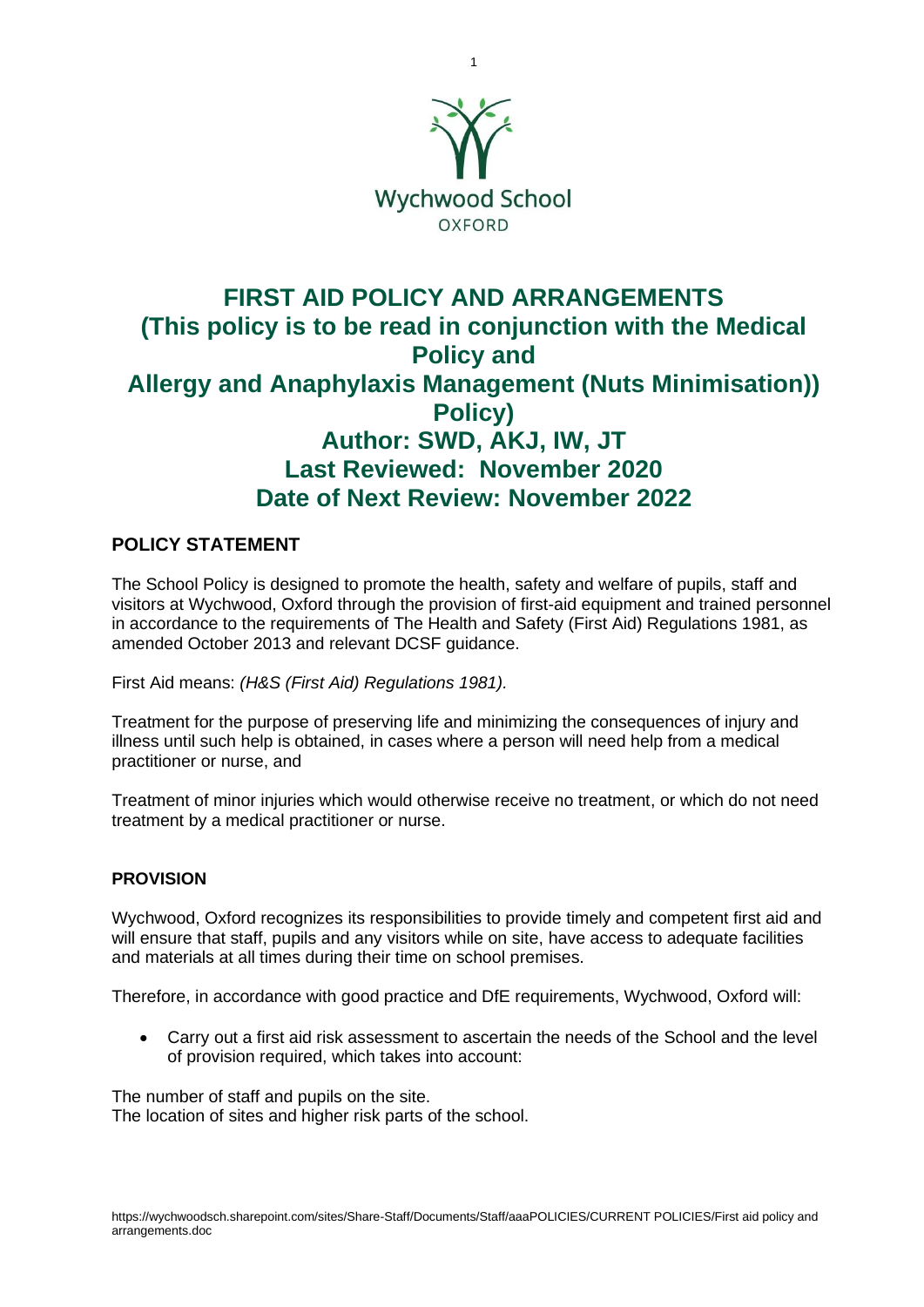The full range of activities undertaken by staff and pupils on the school premises during normal school day, off site activities outside normal school hours and boarding evenings and weekends.

Cover for staff and visitors during the school holidays.

- Recognise that it may be sufficient for an Emergency First Aider at Work Place (1 day course) to be present at other times, e.g. during boarding times, evenings, weekends and school holidays, when employees are on the site, as determined by the risk assessment.
- Provide an appointed person who is a qualified First Aider (3 day course) who is available for most of the school day and during boarding times.
- Update the Register of First Aiders termly (FSSM) (please see page 8).
- Provide first aid equipment and facilities at appropriate locations throughout the school, as well as an adequate number of appropriately qualified First Aiders.
- Provide adequate training and guidance for First Aiders, including refresher training at every three years and, where appropriate, specialist first aid training for staff accompanying pupils on higher risk educational visits. This training will be child-specific.
- Make all staff aware of first aid arrangements and such information is included in the induction process for new staff.
- Display a First Aid Rota, and the locations of first aid equipment and of staff on duty if not in the staff room.
- Make parents/guardians and pupils aware of the school's first aid arrangements and the procedures for informing them if their daughter has received first aid treatment at school at school.
- Keep a record of any first aid treatment administered in PASS.
- Keep a written record of all accidents and injuries to staff and pupils occurring both on and off the school premises as a result of school activities. Records are kept indefinitely.
- Inform the FSSM who will then inform HSE of injuries that are reportable under RIDDOR (Reporting of Injuries, Diseases and Dangerous Occurrences Regulations) without delay.
- Report all injuries to staff, and all injuries to pupils requiring treatment beyond that provided by the school First Aiders to the Board of Governors.
- Keep parents/guardians informed of any accidents that have befallen their daughter by telephone as soon as possible.

# **SCHOOL PRACTICE**

All school staff are expected to use their best endeavours at all times, particularly in emergencies, to secure the safety and welfare of pupils and visitors who may be on the school site.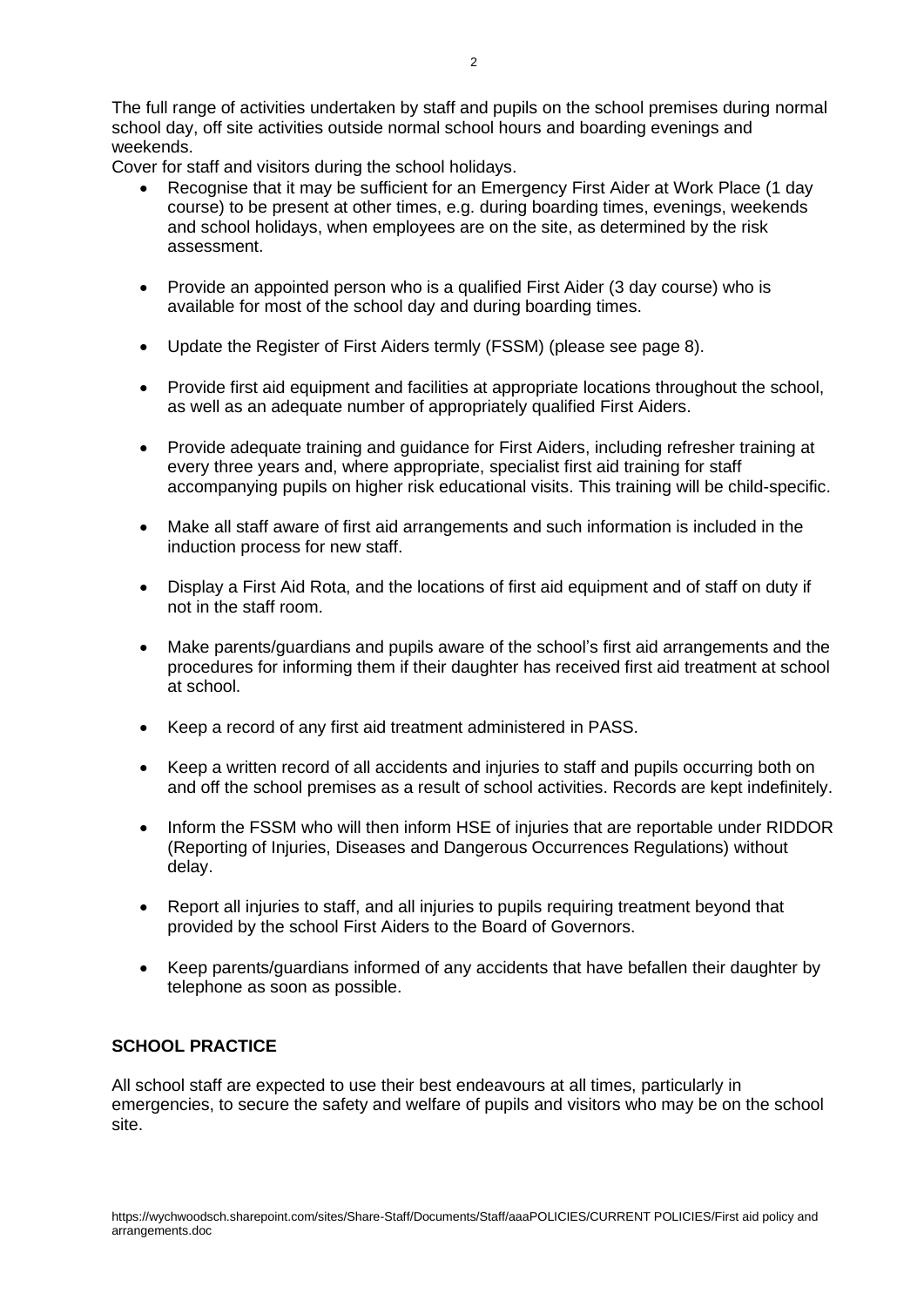As a result of the First Aid Risk Assessment the number of First Aiders has been determined as follows:

At least 2 x First Aid at Work (3 day course) members of staff during the normal school day. At least 5 x 1 Emergency First Aid at Work (1 day course) members of staff during the normal school day.

1 x First Aid at Work First Aider (3 day course) member of the resident staff during boarding times.

1 x 1 Emergency First Aider at Work (1 day course) member of the resident staff during boarding times.

All staff to have first aid awareness training at regular intervals enabling them to support trained First Aiders on low and medium risk external visits plus assist with any incidents within the school.

All staff have sufficient first aid awareness to be able to call the emergency services.

Staff are trained as first aiders and the minimum requirement is exceeded. See the end of this document for a full list of staff and their qualification and dates.

The Appointed Person is to be a member of the residential staff (Housemistresses). It is part of their responsibility to:

Administer timely and competent first aid.

Organise an injured person's transfer to hospital in case of an emergency.

Organise to contact parents and/or guardians of any injured girl.

Ensure that an up to date list of first aiders is posted in each building.

Organise the provision and replenishment of first aid boxes in school locations and for trips.

Organise immunisation programs.

Maintain a list of known medical conditions and health care plans of all pupils and publicise this as a confidential document.

# **TRAINING RECORDS/COURSE AND REPORTING**

The Health and Safety officer is to:

Keep a register of staff First Aid and Epipen Qualifications.

Keep copies of first aid certificates of trained staff.

Organise HSE recommended refresher training for all First Aid at Work (3 day course) members of staff on a bi-annual basis.

Organise re qualification courses for all First Aid at Work and Emergency First Aid at Work to be within 4 weeks of their current qualification expiring.

Keep a list of locations of all first aid kits and publicise this list, along with the list of first aiders.

Record all accidents to staff and pupils and report those accidents promptly to the HSE (0845 300 99 23), including RIDDOR accidents as necessary. (Reporting of Injuries, Diseases and Dangerous Occurrences Regulations).

All First Aiders are covered by the School's Insurance against claims for negligence provided that they are suitably trained, and are carrying out their duties for the School.

### **Guidance of when to call for assistance/Emergency Services.**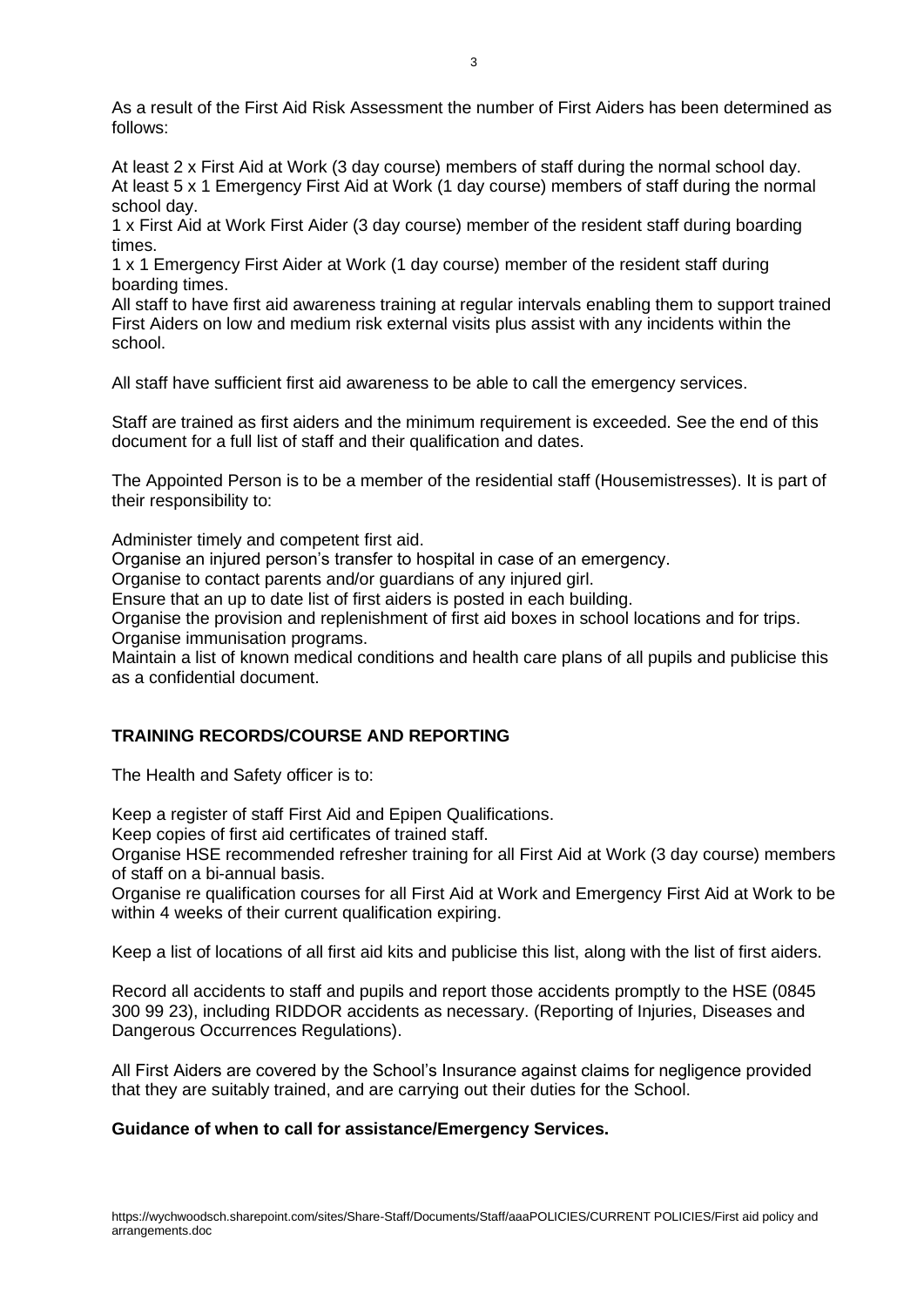A member of staff on the scene of an accident will make a judgement and call for the support of a trained School First Aider or to call for an ambulance directly by dialling 9/999 on a school telephone, dial 999 direct from a mobile. The name, address, phone number and post code of the School or accident location will be asked for. You may also be asked for information on the injured person, sex, age and whether conscious or not. For ease of reference the school details are displayed on First Aid Boxes and near each telephone.

Wychwood School 72 – 74 Banbury Road Oxford OX2 6JR 01865 557976

NHS 111 Service can be used for advice and support with diagnosing symptoms or there is a First Aid Manual in the Staff Room.

### **First Aid Equipment and Materials**

Personal Protective Equipment (PPE).

Staff should wear protective clothing and equipment such as gloves appropriate to the situation.

Sick Room – A sick room with 2 beds and a wash basin located on the second floor of 72/74 Banbury Road, with toilets and washing facilities located alongside. There is a call bell for pupils to alert staff on duty. Girls in sick bay noted on board in staff room and checked every 30 minutes.

A list of the location of first aid equipment, stored in clearly identified first aid boxes or other suitable containers marked with a white cross on a green background is kept, and notices alerting people of this fact are prominently displayed in appropriate areas. NB Travel first aid kits, kits in minibuses or mobile first aid kits carried by specific personnel (such as sports events) and kits in any outlying buildings are to be included. A full list of the locations of first aid kits is at the end of this document.

Cleaning of Blood and Body Fluids – There are special circumstances where extra care must be taken to avoid potential infections. Spills of body fluids should be cleaned up and surfaces sanitized immediately. Blood and Body Fluid Kits are stored with each first aid kit. A guide to cleaning blood and body fluids is at Appendix A.

The Appointed Person is the Junior House Mistress in 2&4 Bardwell Road who is responsible for stocking and checking the first aid kits on a regular basis, and making records of when the boxes have been checked. Additional supplies are available or can be ordered through her.

Records and Re-stocking of first aid kits – Staff carrying out treatment and using first aid stock must record the items used and inform the Housemistress using the form at Appendix B.

Minibuses, Coaches and Walking Off Site – Staff in charge of pupils travelling in minibuses, coaches or walking off site need to have a current one-day first aid qualification. All vehicles must be equipped with first aid supplies in a clearly identified first aid box. A separate User Policy Document on the Minibus exists for those drivers authorised/qualified to drive the minibus.

Eye Washing Facilities – Facilities are to be provided to enable the eyes to be immediately flushed with liberal quantities of clean water by having available proprietary brand, sealed eye wash solutions kits. Regular checks should be made to ensure these remain in date and are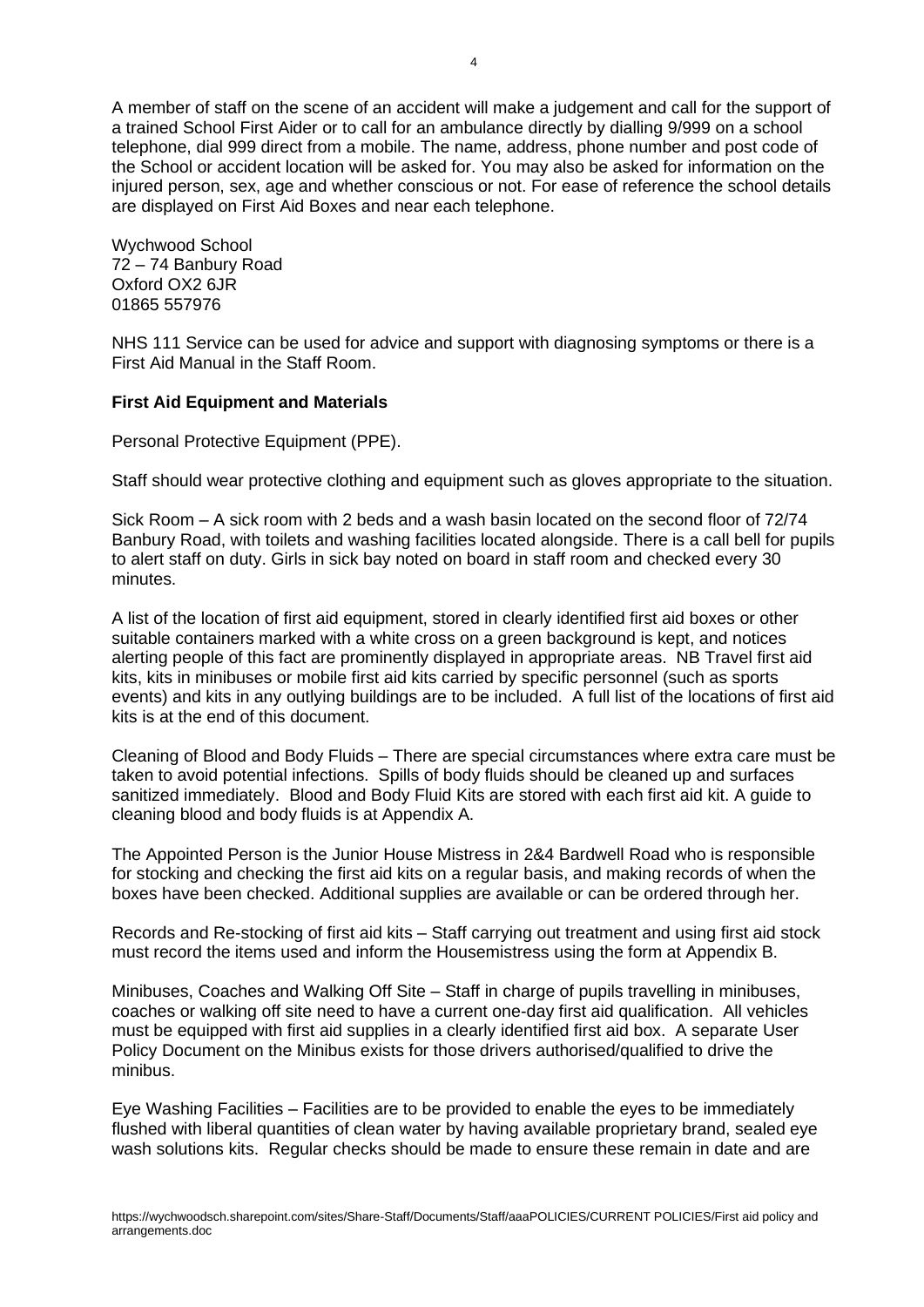replaced after being used. A full list of the locations of eye washing kits is at the end of this document.

Space Blankets - Supplies of these are held by the Appointed Person and in the minibus emergency pack.

### **PROCEDURES FOR NON-EMERGENCY SITUATIONS**

Day Pupils – Wychwood, Oxford is to inform parents and pupils via the New Girl's Information pack of procedures we follow if a pupil is not well enough to attend school or if she becomes ill at school and needs to be taken home. Parents and pupils can seek help or advice from the School for non-emergency situations at anytime, e.g. headaches, or to discuss concerns.

Boarding Pupils – Wychwood, Oxford is to inform parents/guardians and pupils via the New Girl's Information Pack that pupils with a specific medical need must ensure their daughter brings any respective medical support aid to the school for use during boarding periods.

It is assumed that all girls attending school are healthy and fit to cope with the school day without leaving lessons for medical attention. Pupils requiring non-emergency treatment for paracetamol, throat lozenges etc should inform their Form Teacher and report to the staff room or seek out a qualified First Aider.

During sports events and sports fixtures, the Director of Sport is responsible for first aid, should it be required. The Director of Sport should have completed the First Aid at Work course.

### ADMINISTRATION OF MEDICINES

Day Pupils – Day pupils are not allowed to carry medicines with them (except INHALERS and EPI-PENS). If it is medically necessary for a day pupil to bring any prescribed medicine into school, it must be clearly labelled with the child's name and handed into the Staff Room with a note from the parent detailing the dosage and time last taken. It is stored in the pupils' medicupboard.

Boarding Pupils – Boarders are not allowed to carry medicines with them (except INHALERS and EPI-PENS).

Prescribed medicines and repeat prescriptions for boarding pupils are to be brought into school for the period of boarding clearly labelled with the child's name and handed into the Housemistress with a note from the parent/guardian detailing the dosage and time last taken just prior to boarding. Only trained First Aiders are to administer/supervise the prescribed medication, and a record is kept on PASS.

Pupils with Reportable Medical Conditions – Wychwood, Oxford will obtain and maintain a confidential list of reportable medical conditions of all boarding pupils and those day pupils where regular medical dosages are necessary.

### **NON-PRESCRIPTION MEDICINES PROTOCOL**

All to be taken under supervision.

IBUPROFEN (NUROFEN, BRUFEN, arthrofen, Ebufac, Rimafen possible brands). For mild to moderate pain, this includes headache, aching, period pains and pain or swelling associated with muscular injuries or sprains or insect bites.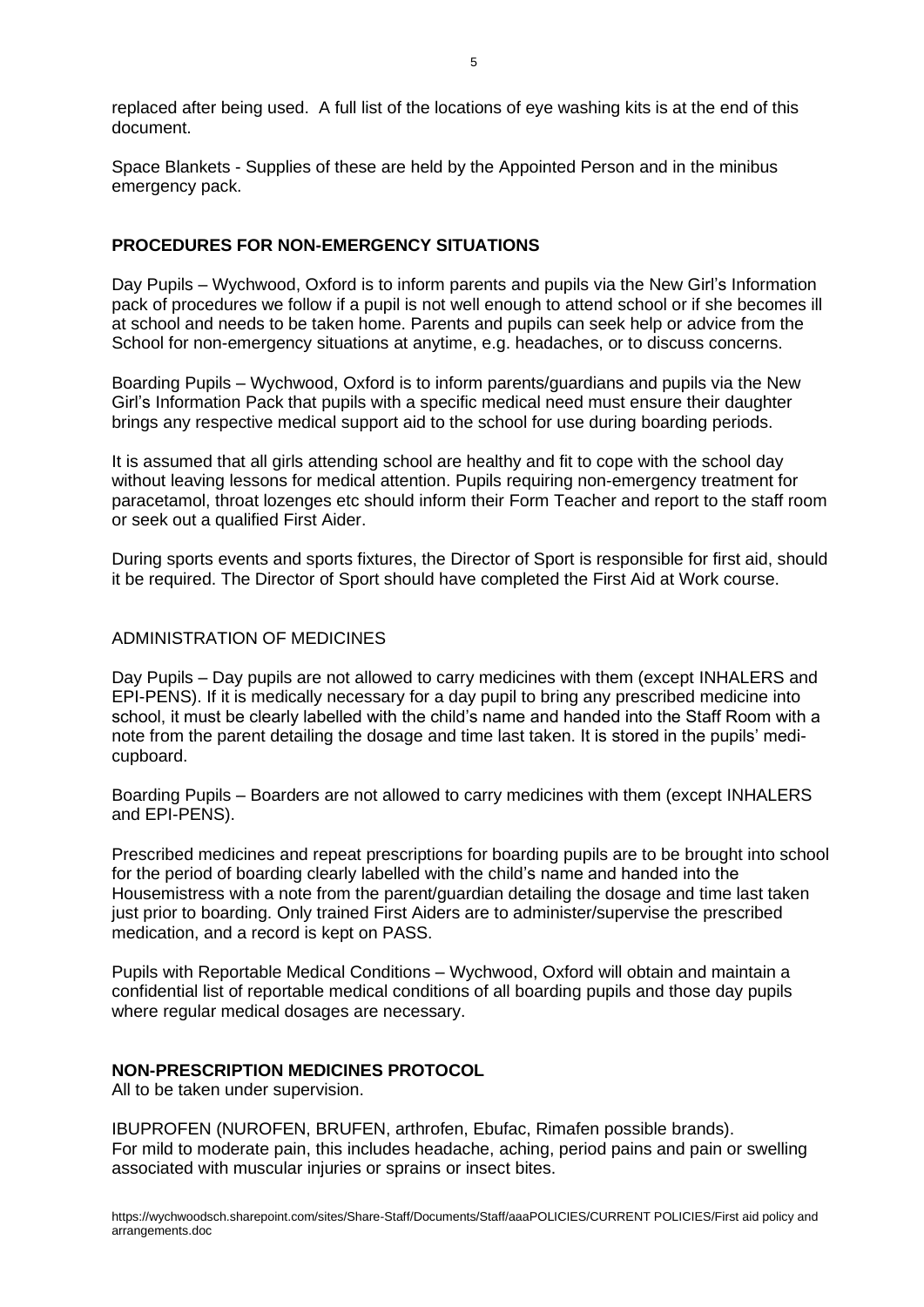Doses - for children over 12 yrs 200 to 400 mgs 3 times daily. Do not give to Asthmatics or anyone with a history of allergy to Aspirin.

**PARACETAMOL** For mild to moderate pain or fever. Dose for over 12s, 500mgs to 1g (1-2 tablets). Can be repeated 4 hourly but up to a maximum of 8 tablets in 24 hrs.

Lemsip, Beechams powders and other cold/flu remedies contain Paracetamol and can be given instead of Paracetamol tablets not as well as.

#### CHLORPHENIRAMINE (PIRITON)

For relief of allergies such as hay fever, hives or urticaria or itching/swelling associated with insect bites. Can cause drowsiness (other OTC antihistamines are usually less sedating eg cetirizine, loratidine but are once daily only). Dose - 4mgs, a second dose could be given later in the day if necessary.

ASPIRIN is not allowed.

### **PROCEDURES IN THE EVENT OF AN EMERGENCY**

Examples of Emergencies which require immediate first-aid assistance include: -

Severe allergic reactions Asthma attacks Epileptic fits Difficulty in breathing **Fainting** Hypoglycaemia in diabetics **Bleeding** Breaks or sprains **Concussion** 

### **ARRANGEMENTS FOR PUPILS WITH PARTICULAR MEDICAL CONDITIONS**

Guidance on the symptoms and treatment of pupils with the following medical conditions are attached: -

Anaphylaxis – *Refer to the Allergy and Anaphylaxis Management Policy* Asthma Diabetes Hypoglycaemia (Low Blood Sugar) Hyperglycaemia (High Blood Sugar) Epilepsy

Staff and pupils should proceed as follows:

If you witness an incident and the injured person is able to walk, take them to the nearest available First Aider. Do not leave the person unattended. Administer emergency first aid if appropriate.

If you witness an incident and the injured person does not seem able to move, do not try to help them to move unless it is into the recovery position or away from danger. Stay with them and send a message to Reception to ask them to contact a First Aider. Administer emergency first aid as necessary and arrange to call for an ambulance if necessary. Any girl or member of staff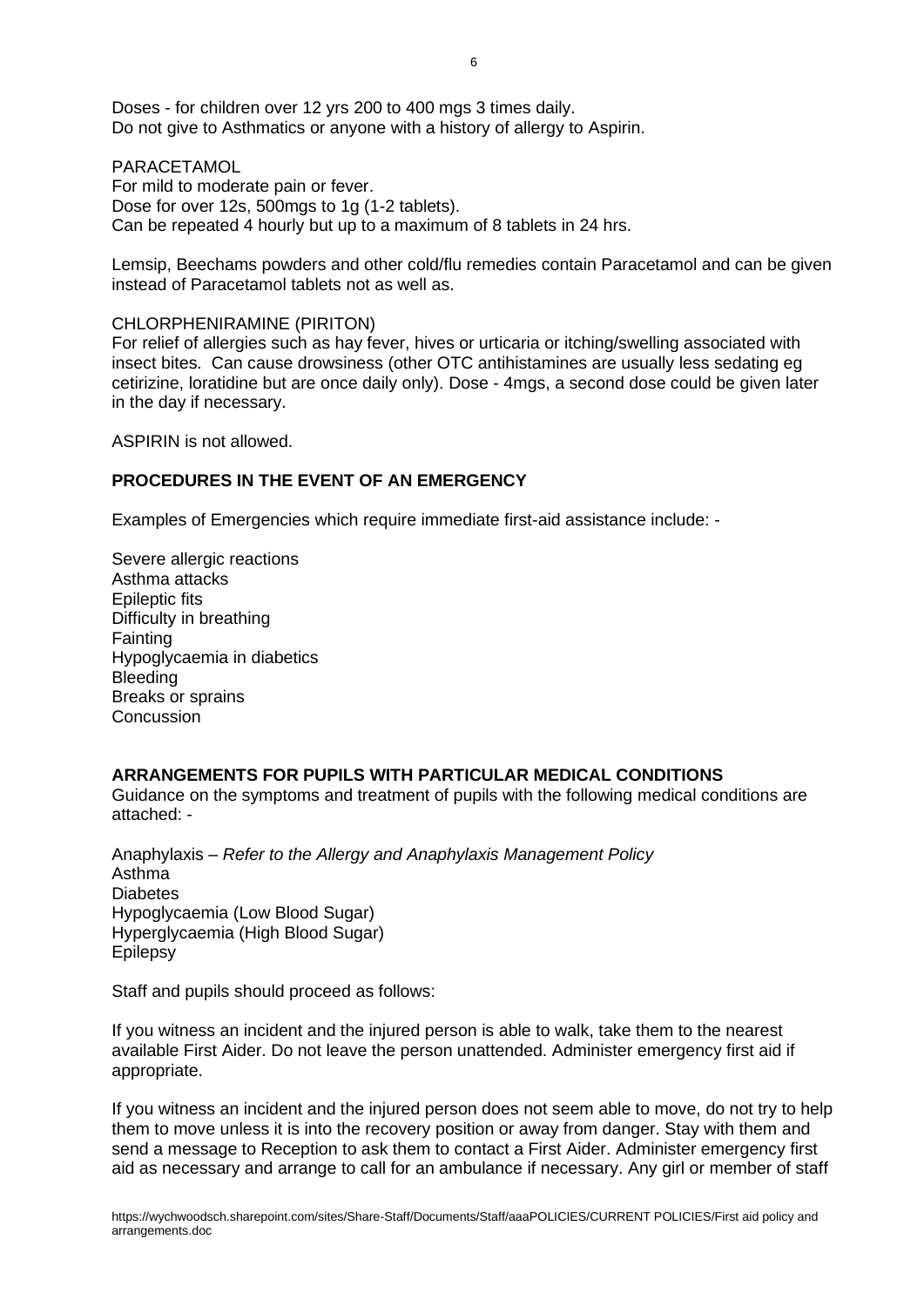who has an accident requiring urgent medical treatment will be taken to Accident and Emergency at the John Radcliffe Hospital, or the nearest Accident and Emergency hospital department if on a trip.

### **INFORMING PARENTS/GUARDIANS/NEXT OF KIN (NOK)**

Day Pupils - Parents or guardians must be informed by telephone as soon as possible if a girl suffers an accident or injury or is deemed too unwell to stay in school and she needs to be collected to go home. If parents are unable to collect immediately, she may wait in sick bay.

Boarding Pupils - Parents or guardians of boarders must be informed by telephone as soon as possible if a girl suffers an accident or injury or is deemed too unwell to attend lessons and that she has been moved to the sick bay or her room for bed rest.

Sick Bay - Pupils in the sick bay or bed rest are to be monitored. A list of those in the sick bay is to be displayed in the staff room. Boarders who just require bed rest may remain in their boarding rooms, and a suitable notice displayed on the outside of the door stating that a girl is unwell. Staff must initial this as evidence that they have checked on the girl.

Members of Staff - The NOK of staff must be informed by telephone as soon as possible if a member of staff suffers an accident or injury.

Transport to Accident and Emergency – Where possible and depending of the level of the emergency the transportation to hospital should be in the priority as follows: -

Day Pupils – Parent or Guardian, School transport, private car. Boarders – School Transport or private car. Staff – NOK, School transport or private car. Emergency – Ambulance.

Insurance Company – There may be a need to report the accident to the School insurance company. Advice and contact details are available from the FSSM.

# **HYGIENE AND INFECTION CONTROL**

All staff must take precautions to avoid infection and they must follow basic hygiene procedures. They must have access to single-use disposable gloves situated in all first aid boxes and the sick room and must wash their hands after any incident. All staff must be made aware of how to deal with spillage of blood and other body fluids. There are bodily fluid cleaning and disposal kits in each first aid box and with the Housekeeper. All materials used in these incidents are to be placed in yellow bags available in each kit or with the Housekeeper and then disposed through the sanitary bin collection service.

#### **ACCIDENT REPORTING** – All accidents must be documented.

School Accident Book – The School Accident Book is to be used for all accidents and injuries to pupils, staff, contractors and visitors which result in injury – however minor. The School Accident Book may also be used for reporting incidents and work related health problems. The book is readily available in the Staff Room. Everyone is encouraged to report all injuries, even if first aid in not required. Enter the next serial number, complete the form fully, tear out the entry and pass it to the FSSM for checking and filing. Access to the Accident Book entries should be given only to people who have good reason to see them. Anonymous entries are to be recorded for the Health & Safety Committee and the School Board of Governors. Where an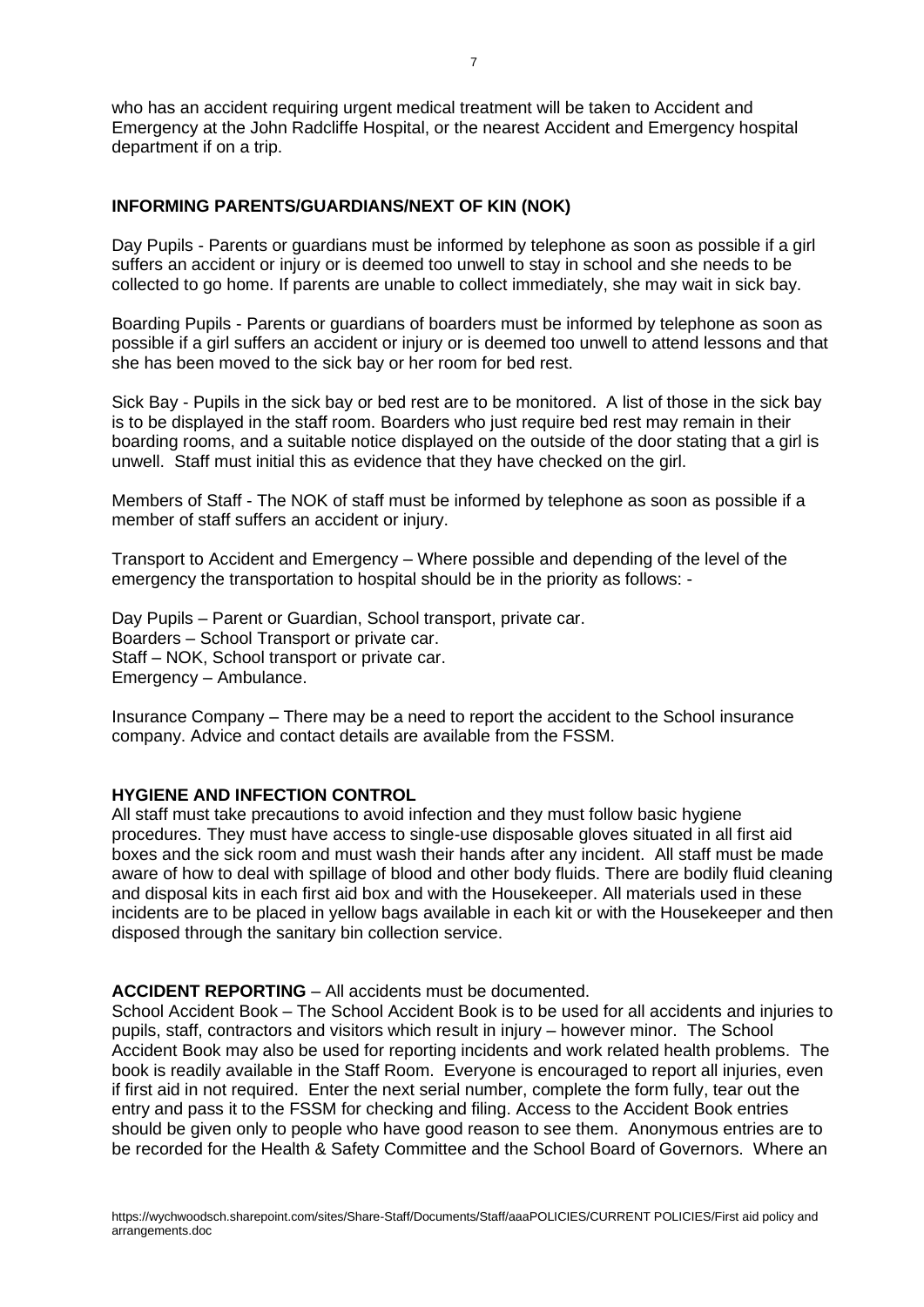accident to a girl is recorded, parents of guardians must be informed as soon as possible after the accident.

RIDDOR (Reporting of Injuries, Diseases and Dangerous Occurrences) F2508 – A RIDDOR report will be needed if an accident to staff results in a major injury or three days or more incapacity for work, or if there has been an accident to a pupil, visiting contractor or other visitors. The report can be done on line<http://www.hse.gov.uk/riddor/report.htm> by email or the most efficient way is by telephone 0845 300 99 23 provided you have all the information to hand. A copy of the RIDDOR reporting form is at Appendix C.

Accidents and Illness on School Visits and Expeditions – Whenever a group of girls is taken out of school e.g to the theatre, museum or on a foreign activity, a first aid kit must be obtained and kept by the staff in charge. A copy of each girl's medical information, with updates for each trip, must also be taken on the trip. All incidents/accidents must be reported to the FSSM as soon as possible in the case of a serious accident, which may have to be reported through RIDDOR. The trip leader must inform the School in the case of an emergency and ensure the parents are kept fully informed. The full details are in the School Policy on Educational Visits Procedures.

If an injured or ill pupil receives medical attention at a hospital Accident and Emergency Department, the leader must ask for a note outlining treatment given, X-rays taken etc. This can then be passed this on to the parents on return. This is a safeguard for staff if parents question the treatment given.

| FIRST AID AT WORK (3 DAY COURSE) |                      |           |                  |         |  |
|----------------------------------|----------------------|-----------|------------------|---------|--|
| Name                             | Location             | Refresher | Re-qualification | Remarks |  |
|                                  |                      | Trg       |                  |         |  |
| Julia Sherbrooke                 | History / 2&4        |           | Aug 2019         |         |  |
| Lesley Henk                      | The House            |           | Jan 2021         |         |  |
| Julia Bridge                     | <b>School Office</b> |           | May 2021         |         |  |
| Chris Drummond                   | Chem/Lab             |           | May 2019         |         |  |
| <b>Fran Centamore</b>            | The Hall / Sports    |           | Jan 2021         |         |  |
| Wendy Langford                   | School Kitchen       |           | Feb 2021         |         |  |
| <b>Katherine Britton</b>         | 2&4                  |           | <b>June 2021</b> |         |  |

# **REGISTER OF FIRST AIDERS AT WYCHWOOD, OXFORD – September 2018**

# EMERGENCY FIRST AID AT WORK (1 DAY COURSE) 10 JANUARY 2017 – REFRESHER BOOKED JANUARY 2019

Please see Training Record for All Staff

| LIST OF LOCATIONS OF FIRST AID KITS |                      |                       |                   |  |  |
|-------------------------------------|----------------------|-----------------------|-------------------|--|--|
| Main House                          | Centenary & 2/4      | Hall/Art/Stable Block | Other             |  |  |
|                                     | <b>Bardwell Road</b> |                       |                   |  |  |
| Quiet Room                          | Chemistry Lab        | Hall                  | <b>Minibus</b>    |  |  |
| Main Kitchen                        | Physics Lab          | Art Block             | Workshop          |  |  |
| <b>Staff Room</b>                   | Biology Lab          |                       | Housemistress x 2 |  |  |
| Laundry                             |                      |                       |                   |  |  |
| LIST OF LOCATIONS OF EYE WASH KITS  |                      |                       |                   |  |  |
| Main House                          | Centenary & 2/4      | Hall/Art/Stable Block | Other             |  |  |
|                                     | <b>Bardwell Road</b> |                       |                   |  |  |
| <b>Staff Room</b>                   | <b>Chemistry Lab</b> | Craft                 | Workshop          |  |  |
| Kitchen                             | Physics Lab          | <b>Textiles</b>       |                   |  |  |
|                                     | Biology Lab          | Photo Dark Room       |                   |  |  |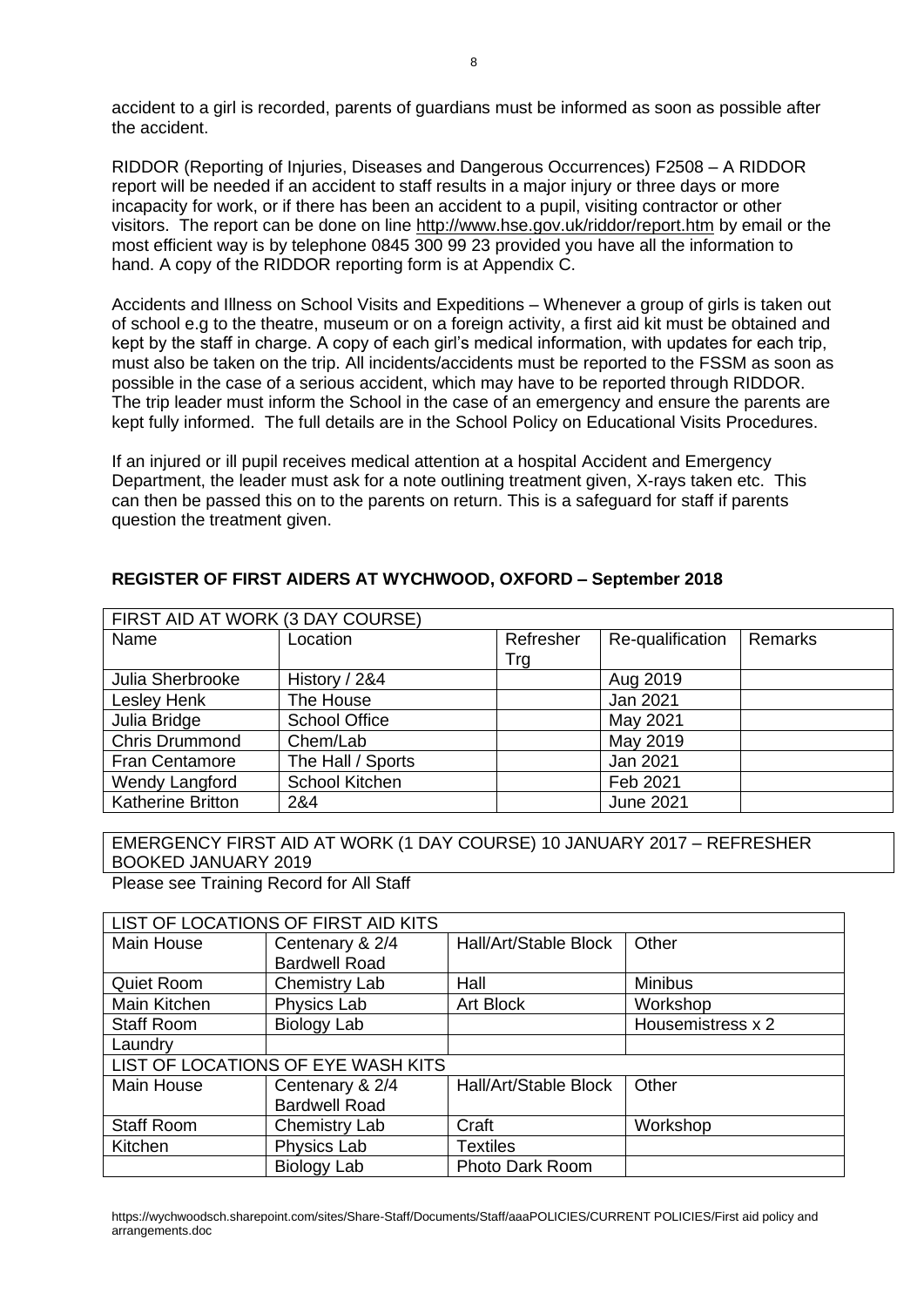### FIRST AID ROTA

There is a rota of First Aiders available during the school day on the staff room notice board. Pupils are to be advised on the provision of first aid by their form teacher. Contractors will be advised of first aid arrangements by the FSSM.

### FURTHER INFORMATION AND GUIDANCE

Guidance on First Aid for Schools – A Good Practice Guide DfE February 2014 is kept in the Staff Shared area of the school intranet under First Aid.

### STAFF TAKING MEDICATION

If staff are taking medication which might affect their ability to care for children they should seek medical advice and inform the head.

Staff medication on the premises must be securely stored, and out of reach of children at all times.